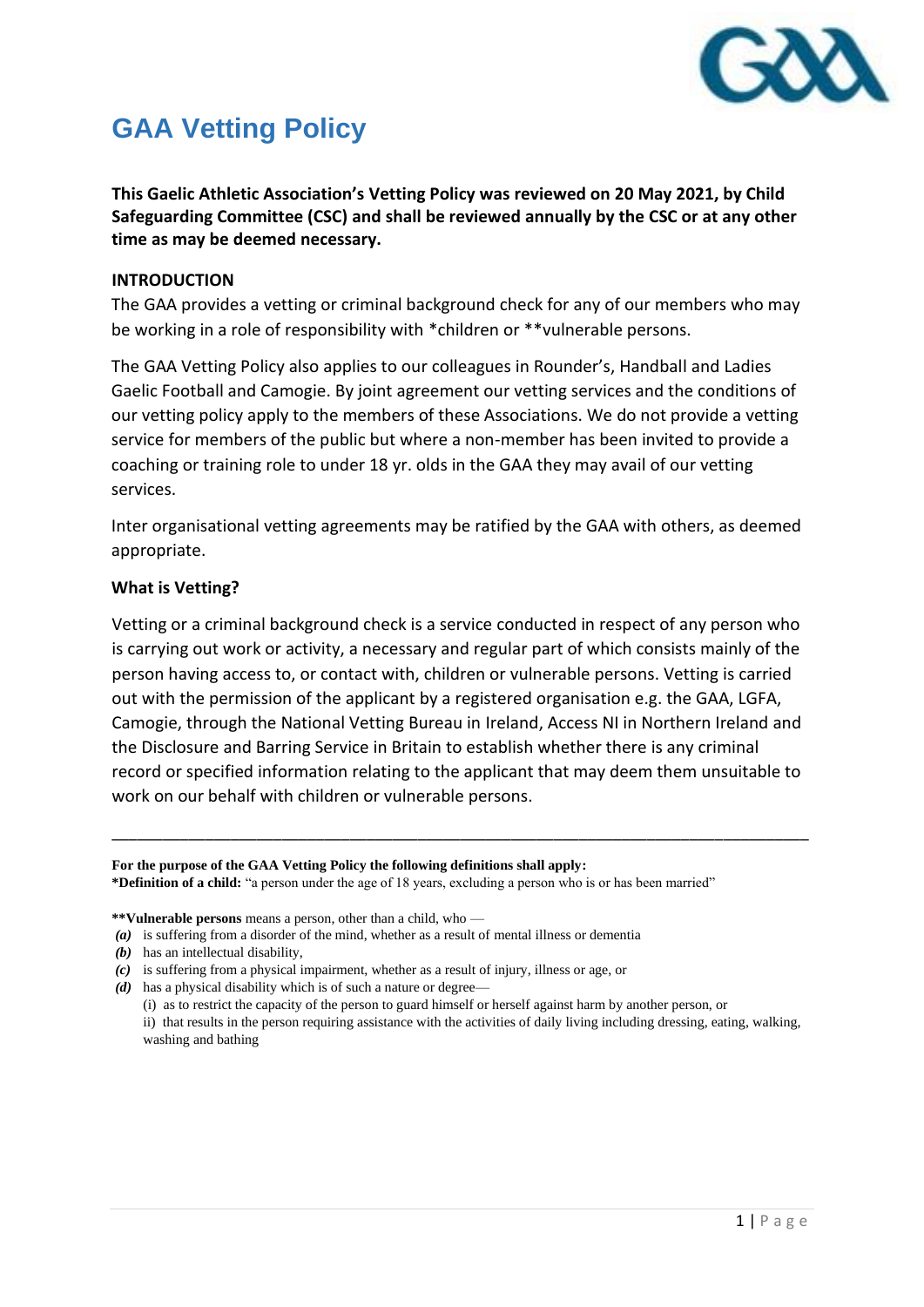

# **Vetting Legislation**

- **Republic of Ireland:** The National Vetting Bureau (Children & Vulnerable Persons) Acts 2012 - 2016 commenced on 29th April 2016 and from that date a statutory obligation was placed upon the GAA to ensure that all persons who on our behalf, or on behalf of Rounders Ireland or GAA Handball Ireland, and who undertake 'relevant work' with children and vulnerable persons in Ireland are vetted, prior to taking up any such role. Applications must be made through the GAA at <http://www.gaa.ie/the-gaa/child-welfare-and-protection/vetting>
- **Northern Ireland:** The Disclosure and Barring Service (DBS) helps employers in Northern Ireland make safer recruitment decisions and prevent unsuitable people from working with vulnerable groups, including children.

It is an offence in Northern Ireland to permit someone to work with children or young people or adults at risk when they have been barred by the DBS from doing so. Organisations therefore must carry out background checks on any such individual so as to assess their suitability for their position applied. The Enhanced Disclosure Certificates are issued by AccessNI and all applications must be made through Ulster GAA a[t http://ulster.gaa.ie/safeguarding/access-ni/](http://ulster.gaa.ie/safeguarding/access-ni/)

**Britain:** Vetting is carried out on our behalf by Disclosure & Barring Service (DBS – England & Wales) or Disclosure Scotland. The Gaelic Games Council of Britain are required to work within their respective Codes of Practice.

Disclosure Scotland and the Disclosure and Barring Service (DBS) help employers to make safer recruitment decisions and prevent unsuitable people from working with vulnerable groups, including children.

It is an offence to permit someone to work with vulnerable groups, including children when they have been barred by the DBS or Disclosure Scotland from doing so. Therefore, in order to support the safer recruitment process and assess an applicant's suitability for their applied role, we must carry out the relevant background checks.

Applicants should obtain applications via their club/county representative. Further details can be found at: [https://britain.gaa.ie/resources/safeguarding/ent ahead](https://britain.gaa.ie/resources/safeguarding/ent%20ahead) 

# **GAA – Registered to administer vetting**

The GAA is a Registered Organisation with the National Vetting Bureau (NVB) for the purpose of vetting our members in the Republic of Ireland. A similar service is provided by Ulster GAA, on behalf of the Association, to enable members undertake the necessary background checks under Access NI.

All units of the Association, regardless of what jurisdiction in which they operate, must vet their personnel who work in roles of responsibility with children and vulnerable adults.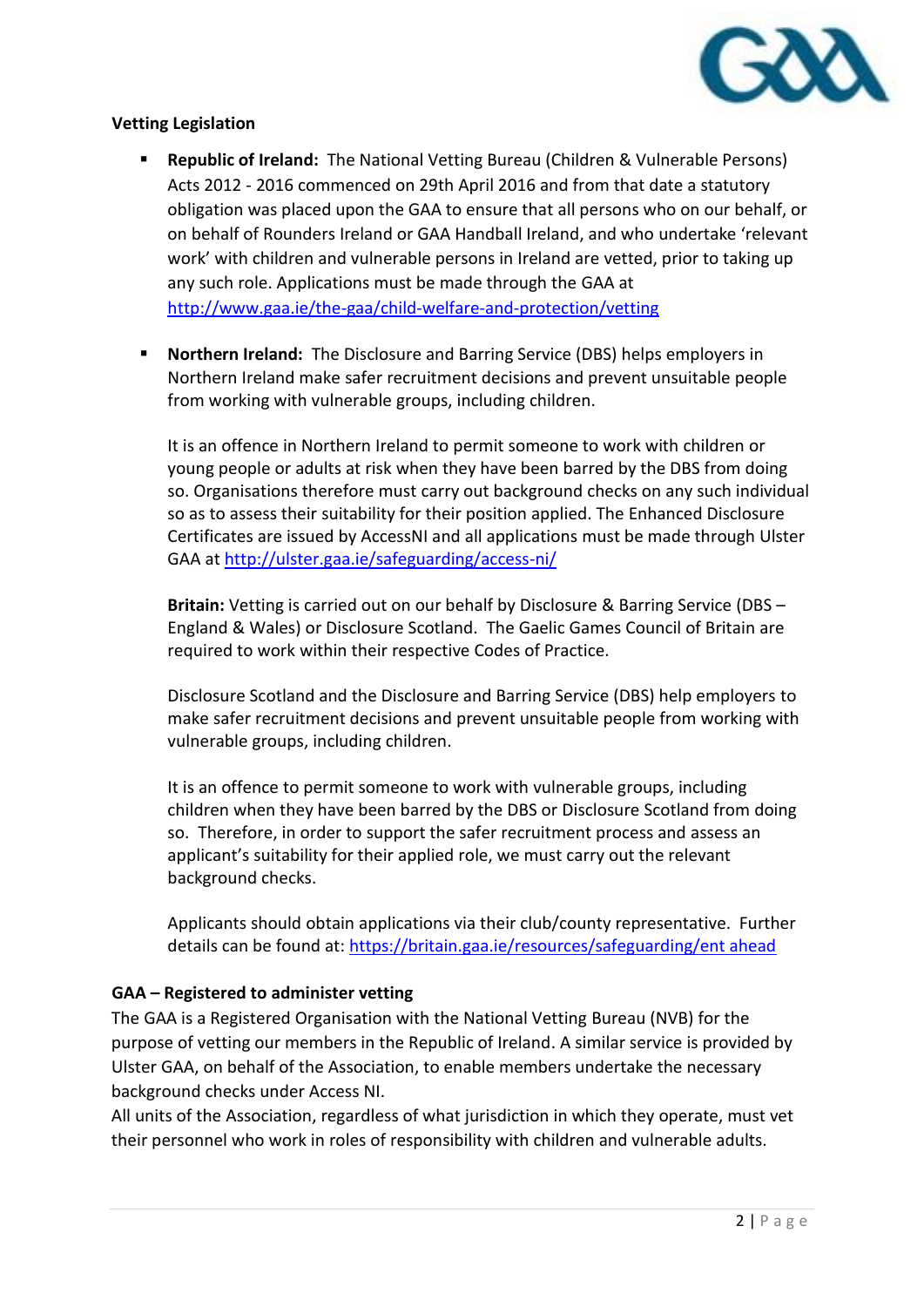

## **Who is required to be vetted in the GAA?**

Responsibility has been placed on each organisation to determine who should be vetted in accordance with legislation. The National Vetting Bureau (Children & Vulnerable Persons)

Acts 2012 – 2016 defines these people as undertaking relevant work "any person who is carrying out work or activity, a necessary and regular part of which consists mainly of the person having access to, or contact with, children or vulnerable adults" while the term 'regulated activity' is referred to under the Safeguarding Vulnerable Groups (Northern Ireland) Order 2007.

While the primary purpose of the GAA E-vetting system is to vet GAA members who *'undertake relevant work'* or work in a 'regulated position' with children or vulnerable persons the GAA shall vet non-members if they are required to fulfil any such roles.

Such roles, also referred to as 'relevant work or regulated activity' in legislation, include the following but re not exclusive to these roles:

- Coach or Manager with players 18 years and under
- Cúl Camp Coaching children 18 and under
- Caretaker in care and supervision of children
- Chaperone working with children
- Supervisor working with children or vulnerable persons
- Mentoring players 18 years and under
- First aider providing treatment to children and vulnerable adults
- Artane Band Tutor working with under 18s
- Host Family Child Accommodation
- Match Official in care and supervision of children
- Physiotherapist providing treatment to children and vulnerable adults
- Scór tutor working with under 18s
- Club or County Childrens Officer
- Photographer of childrens games
- Assistant GAA Covid 19 community initiative
- Camp Assistant with children under 18

# **Vetting by Ladies Gaelic Football and by the Camogie Association**

Both the Ladies Gaelic Football Association and the Camogie Association undertake the vetting of their own members under our shared E-vetting system.

An agreement between the GAA, LGFA and Camogie permits each of the Gaelic Games Associations to recognise the vetting carried out by each other, i.e. the GAA will accept and recognise the vetting disclosure for a coach who has been vetted by either LGFA or Camogie and they will do likewise for each of the Gaelic Games Associations.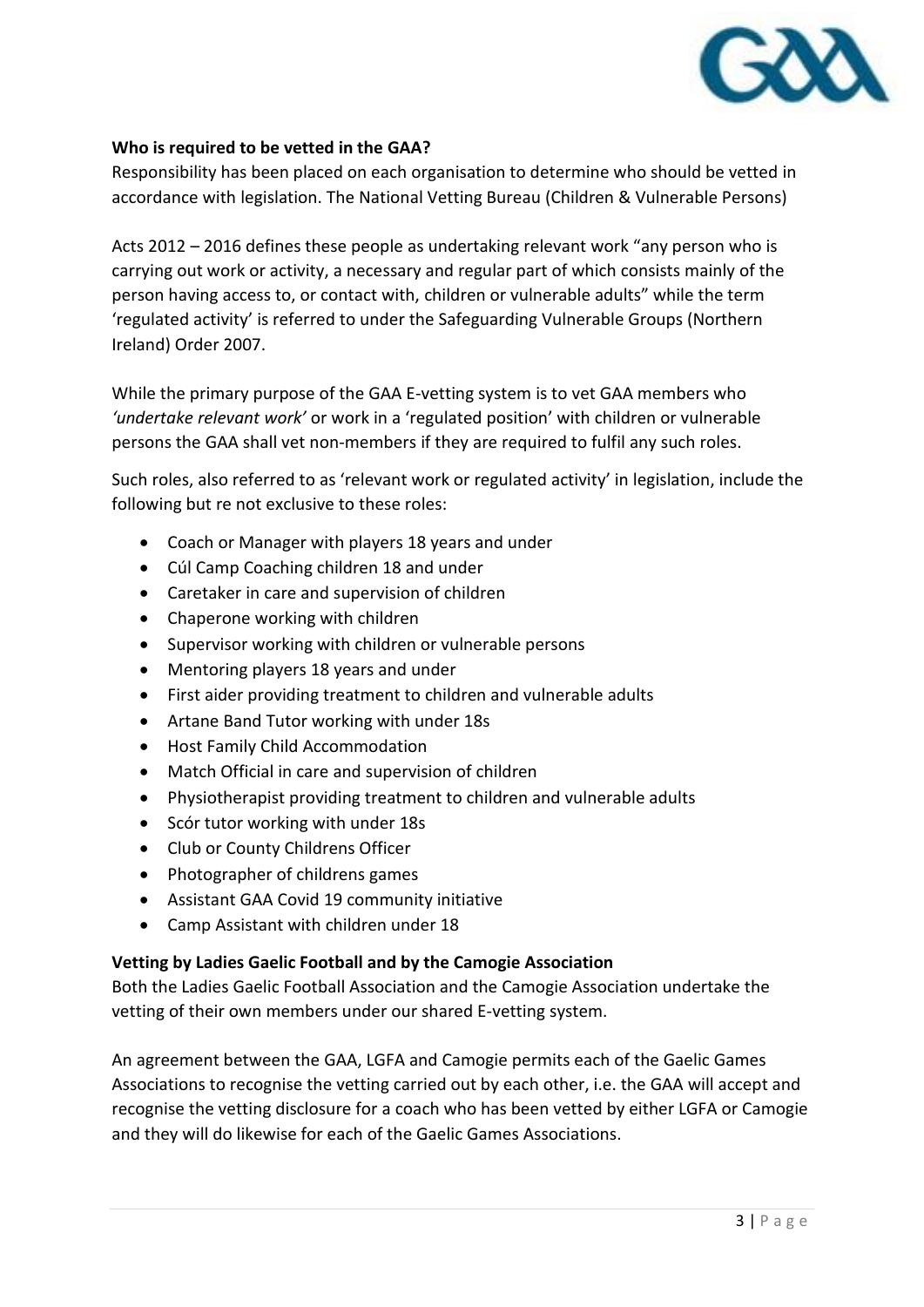

This agreement applies to vetting carried out under the old vetting procedures and also applies to e-vetting applications under Section 12 3 (a) of the National Vetting Bureau (Children & Vulnerable Persons) Acts 2012 – 2016. The Act states that where 2 or more relevant organisations jointly agree in writing to the employment, contracting, permitting or placement of a person to undertake relevant work or activities, it shall be a defence in any proceedings brought against a person for an offence under subsection (2) to show that another relevant organisation who was party to the agreement received a vetting disclosure in respect of the employment, contract, permission or placement of the person concerned.

As the GAA also acts on behalf of the Rounders and Handball Associations in the processing of vetting applications both Associations are also subject to this agreement.

However, for those applying through Access NI, you must be vetted for each club that you are working with.

## **Vetting decision making**

The vetting process is but one of many recruitment considerations undertaken when a person is being considered for a role of responsibility or regulated role with children and vulnerable persons in the GAA. (See [Code of Behaviour \(Underage\)\)](https://www.gaa.ie/the-gaa/child-safeguarding-and-protection/code-of-behaviour).

In all matters relating to a vetting disclosure received from the National Vetting Bureau in Ireland the decision to issue an acceptance letter or to refuse any such letter is a matter for the National Children's Office on behalf of the GAA.

The issuing of a vetting acceptance letter does not automatically grant an individual the right to work with children or vulnerable persons. Any such decision shall be made by the relevant club or unit having considered other criteria of suitability, including vetting.

Enhanced Disclosure Certificates issued by AccessNI that contain information are risk assessed by Ulster GAA, and the decision in relation to the applicant's suitability for the post applied is made by the Ulster GAA Case Management Team after consultation with the applicant. The decision is not made by the applicant's Club or by a Committee of the Club.

#### **Vetting Acceptance**

When an applicant has completed their vetting application and it has been processed through the NVB or AccessNI the GAA will be informed as to the nature if any of the convictions/prosecutions recorded against the applicant. If the levels of any convictions/prosecutions are deemed not to be of a level that might deem the applicant unsuitable they are issued with their GAA vetting acceptance letter.

A copy of their vetting acceptance letter shall also be issued to the applicant' Club Secretary.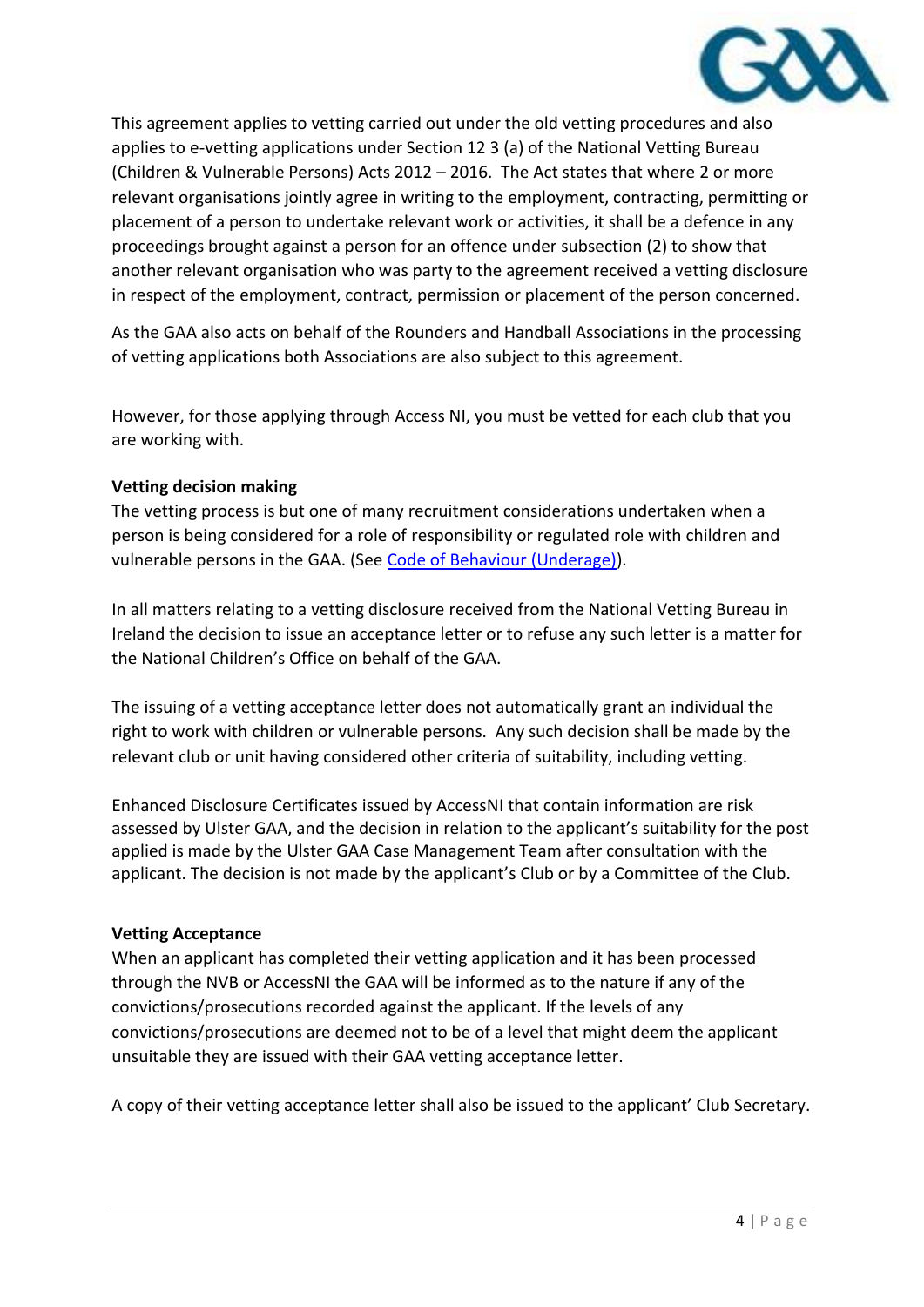

## **Vetting refusals**

Should consideration be given to refusing an application processed by the NVB or AccessNI the matter is discussed directly with the applicant who may appeal any such decision, to an independent Appeals Panel, and no discussion shall takes place with the applicant's Club without their permission or until all processes relating to the application have been exhausted, including appeals.

The decision to reject or accept a vetting application is not made by the applicant's Club or by a Committee of the Club but made by the GAA vetting authorities.

#### **Vetting Appeals**

Where a decision has been made by the GAA to restrict or refuse the participation of an individual in any role in the Association following concerns that arose during the vetting

process the individual may appeal to the Code of Behaviour (Underage)/Code of Conduct Appeals Panel at [cwappeals@gaa.ie](mailto:cwappeals@gaa.ie) within 7 days of the decision being made. Decisions made by statutory authorities in relation to vetting may not be appealed to the GAA.

## **Data Protection and Storage**

In accordance with the changes to the Data Protection legislation, in effect since May 2018, the General Data Protection Regulation (GDPR) and AcccessNI the storage, retention and disposal of application details and disclosures all vetting applications and disclosure documentation shall be retained no longer than is necessary so as to enable the Association comply with its obligations on the retention of valid vetting data.

Similarly in Britain the DBS certificate checks may be kept for no longer than six months and this should allow for consideration and resolution of any disputes or complaints after a recruitment or suitability decision is made.

All relevant vetting documentation shall be kept securely with access strictly controlled and limited to those who are entitled to see it as part of their roles and duties in the Association.

#### **Break of service**

Any person, previously vetted by the GAA, but who for whatever reason may have ceased their regulated activity or work with children and or vulnerable persons in the GAA, LGFA or Camogie Association for a period of more than one year, shall be required to be re-vetted prior to commencing or re-commencing any regulated activity or work with children and or vulnerable persons in our Associations.

In addition to the above any person who may have resided outside of Ireland\* for more than one year or who may be a resident in Ireland for less than one year shall be obliged to obtain a police background check from the country of their last residence and/or country of origin at the discretion of a GAA Vetting Liaison Officer.

\_\_\_\_\_\_\_\_\_\_\_\_\_\_\_\_\_\_

<sup>\*</sup>Ireland: denotes the island of Ireland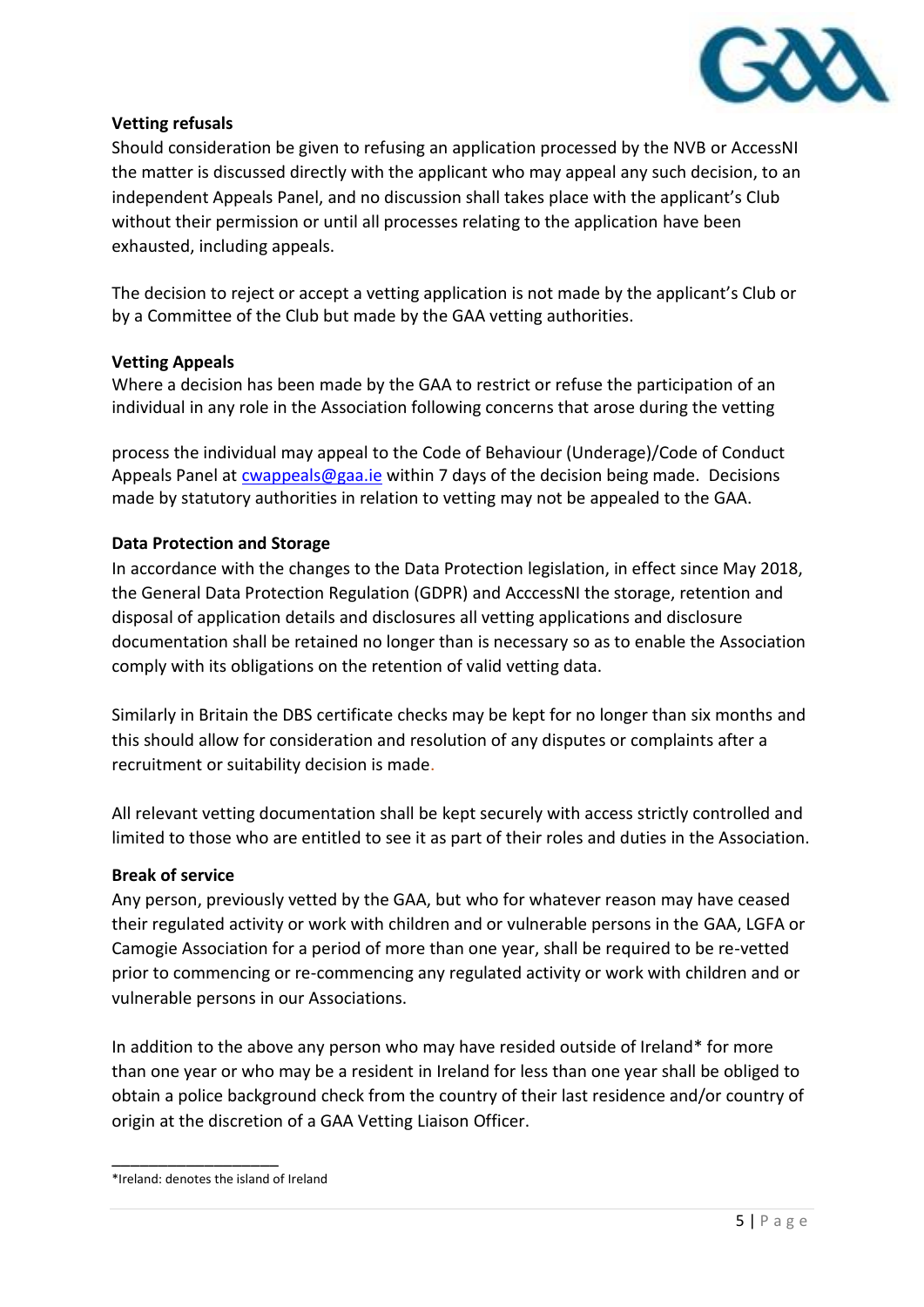

## **Collating information on who is vetted in the GAA**

For legal purposes, and to also ensure compliance with GAA rules, each unit of the Association must be in a position to identify if those selected to work with children are suitably vetted. A list of persons whose vetting has been deemed acceptable may be made available to the Club or County Chairperson or Secretary via a GAA secure email address, i.e. @gaa.ie, but only on request, so as to ensure that the relevant unit is in compliance with legislative requirements.

When a club applicant submits their vetting form on-line they and their Club Secretary shall receive an acknowledgement of their application. Similarly, when the application has been

fully processed and where a vetting acceptance letter is issued the Club Secretary shall receive a copy of the acceptance letter. This is to ensure that we are compliant with our

legal responsibilities to have personnel vetted and to enable the Club Secretary to collaborate with the relevant Children's Officer in ensuring that a record is kept of those who have been vetted or may require to be vetted.

#### **Vetting of applicants under 18 yrs. of age**

GAA vetting services are available to any person over 16 yrs. of age and under 18 yrs. of age who fulfil a role of responsibility when working with children or vulnerable adults in the GAA. A parental consent form [\(NVB Parent/Guardian Consent Form\)](http://www.gaa.ie/mm/Document/TheGAA/ChildProtectionandWelfare/12/73/47/3NVB3ParentGuardianConsentForm_Neutral.pdf) must be completed for applicants between 16 and 18 yrs. of age and the form must be uploaded and forwarded to the GAA as part of the application process. The applicant must also use the email address of the parent/guardian when making the application.

#### **Vetting services for under 18 yr. olds in Northern Ireland**

Similar to the NVB vetting process, any applicants between 16 and 18 yrs. of age completing an AccessNI vetting application must have a Parent/Guardian Consent Form completed and attached to their cover application form. This must be forwarded to the Ulster GAA as part of the application process.

# **Policy on those who live in Northern Ireland and coach in the GAA in the Republic of Ireland and vice versa**

Vetting conducted in any other jurisdiction has no standing in law in the Republic of Ireland. In order to satisfy the requirements of the National Vetting Bureau (Children & Vulnerable Persons) Acts 2012 to 2016 a coach who lives in Northern Ireland and coaches for the GAA in the Republic of Ireland would require vetting through the National Vetting Bureau even if they have been previously vetted via AccessNI. Similarly, if the coach was also working with a GAA Club in Northern Ireland and resident in the Republic of Ireland they would have to be vetted under AccessNI even if they had been previously vetted via the National Vetting Bureau.